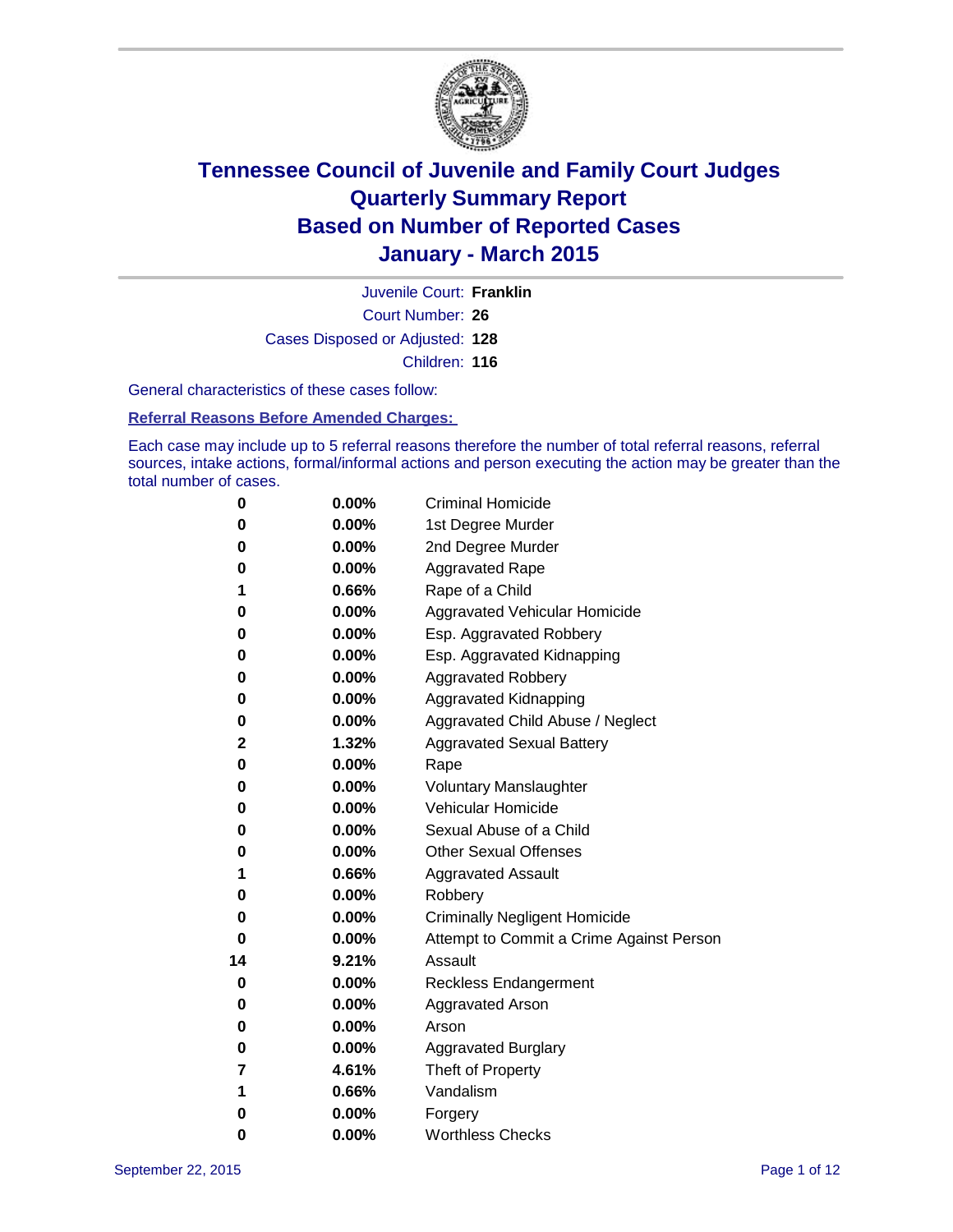

Court Number: **26** Juvenile Court: **Franklin** Cases Disposed or Adjusted: **128** Children: **116**

#### **Referral Reasons Before Amended Charges:**

Each case may include up to 5 referral reasons therefore the number of total referral reasons, referral sources, intake actions, formal/informal actions and person executing the action may be greater than the total number of cases.

| 0  | 0.00%    | Illegal Possession / Fraudulent Use of Credit / Debit Cards |
|----|----------|-------------------------------------------------------------|
| 0  | 0.00%    | <b>Burglary</b>                                             |
| 0  | 0.00%    | Unauthorized Use of a Vehicle                               |
| 0  | 0.00%    | <b>Cruelty to Animals</b>                                   |
| 0  | 0.00%    | Sale of Controlled Substances                               |
| 2  | 1.32%    | <b>Other Drug Offenses</b>                                  |
| 5  | 3.29%    | Possession of Controlled Substances                         |
| 0  | 0.00%    | <b>Criminal Attempt</b>                                     |
| 0  | 0.00%    | Carrying Weapons on School Property                         |
| 0  | 0.00%    | Unlawful Carrying / Possession of a Weapon                  |
| 0  | 0.00%    | <b>Evading Arrest</b>                                       |
| 0  | 0.00%    | Escape                                                      |
| 0  | 0.00%    | Driving Under Influence (DUI)                               |
| 10 | 6.58%    | Possession / Consumption of Alcohol                         |
| 1  | 0.66%    | Resisting Stop, Frisk, Halt, Arrest or Search               |
| 0  | 0.00%    | <b>Aggravated Criminal Trespass</b>                         |
| 1  | 0.66%    | Harassment                                                  |
| 0  | 0.00%    | Failure to Appear                                           |
| 0  | 0.00%    | Filing a False Police Report                                |
| 0  | 0.00%    | Criminal Impersonation                                      |
| 18 | 11.84%   | <b>Disorderly Conduct</b>                                   |
| 1  | 0.66%    | <b>Criminal Trespass</b>                                    |
| 0  | $0.00\%$ | <b>Public Intoxication</b>                                  |
| 0  | 0.00%    | Gambling                                                    |
| 22 | 14.47%   | <b>Traffic</b>                                              |
| 0  | 0.00%    | <b>Local Ordinances</b>                                     |
| 0  | 0.00%    | Violation of Wildlife Regulations                           |
| 0  | 0.00%    | Contempt of Court                                           |
| 6  | 3.95%    | Violation of Probation                                      |
| 0  | 0.00%    | Violation of Aftercare                                      |
| 2  | 1.32%    | <b>Unruly Behavior</b>                                      |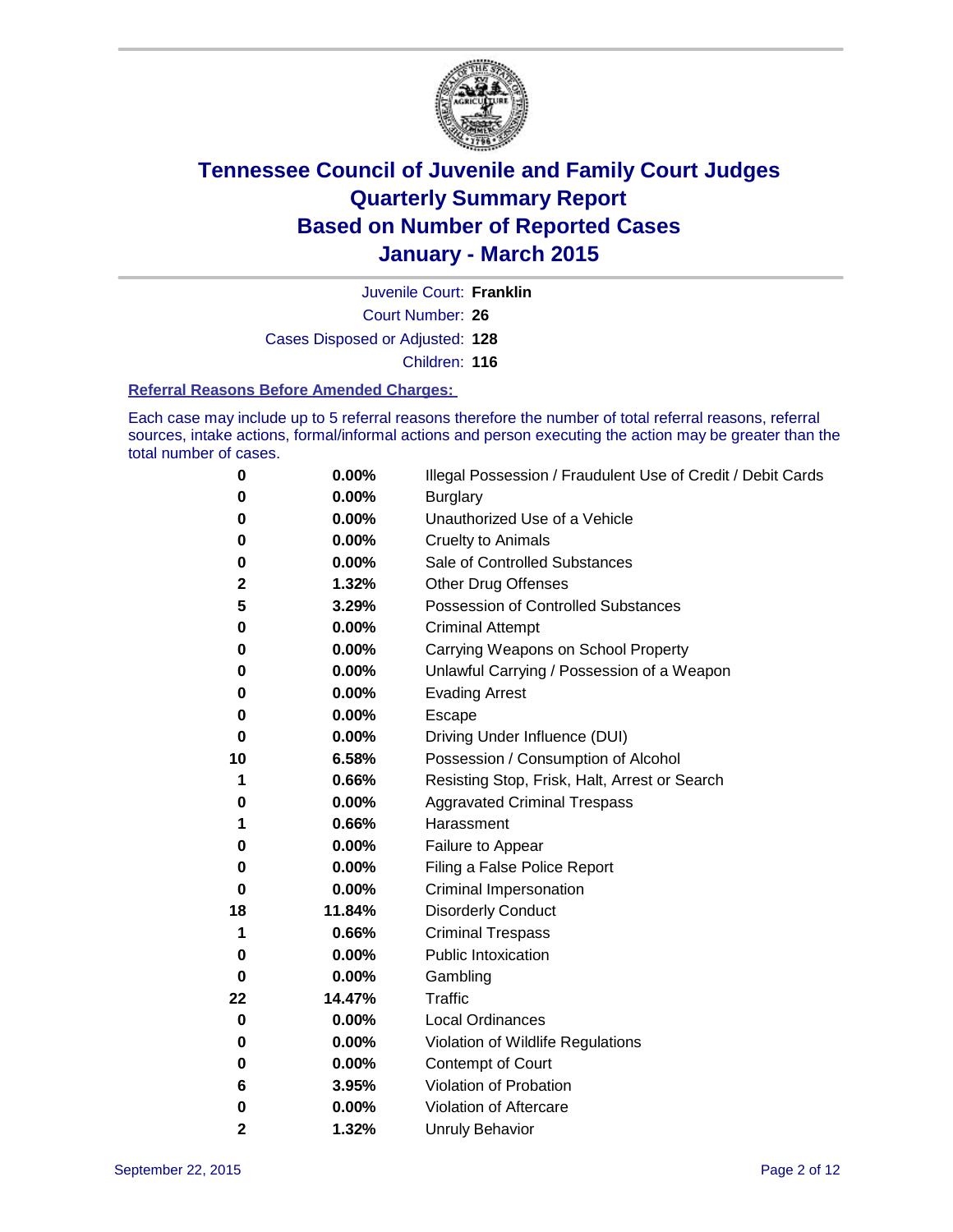

Court Number: **26** Juvenile Court: **Franklin** Cases Disposed or Adjusted: **128** Children: **116**

#### **Referral Reasons Before Amended Charges:**

Each case may include up to 5 referral reasons therefore the number of total referral reasons, referral sources, intake actions, formal/informal actions and person executing the action may be greater than the total number of cases.

| 29  | 19.08%   | Truancy                                |
|-----|----------|----------------------------------------|
| 3   | 1.97%    | In-State Runaway                       |
| 0   | $0.00\%$ | Out-of-State Runaway                   |
| 21  | 13.82%   | Possession of Tobacco Products         |
| 0   | 0.00%    | Violation of a Valid Court Order       |
| 5   | 3.29%    | <b>Violation of Curfew</b>             |
| 0   | 0.00%    | Sexually Abused Child                  |
| 0   | 0.00%    | <b>Physically Abused Child</b>         |
| 0   | 0.00%    | Dependency / Neglect                   |
| 0   | 0.00%    | <b>Termination of Parental Rights</b>  |
| 0   | $0.00\%$ | <b>Violation of Pretrial Diversion</b> |
| 0   | 0.00%    | Violation of Informal Adjustment       |
| 0   | $0.00\%$ | <b>Judicial Review</b>                 |
| 0   | 0.00%    | <b>Administrative Review</b>           |
| 0   | 0.00%    | <b>Foster Care Review</b>              |
| 0   | $0.00\%$ | Custody                                |
| 0   | 0.00%    | Visitation                             |
| 0   | 0.00%    | Paternity / Legitimation               |
| 0   | 0.00%    | <b>Child Support</b>                   |
| 0   | 0.00%    | <b>Request for Medical Treatment</b>   |
| 0   | 0.00%    | <b>Consent to Marry</b>                |
| 0   | 0.00%    | Other                                  |
| 152 | 100.00%  | <b>Total Referrals</b>                 |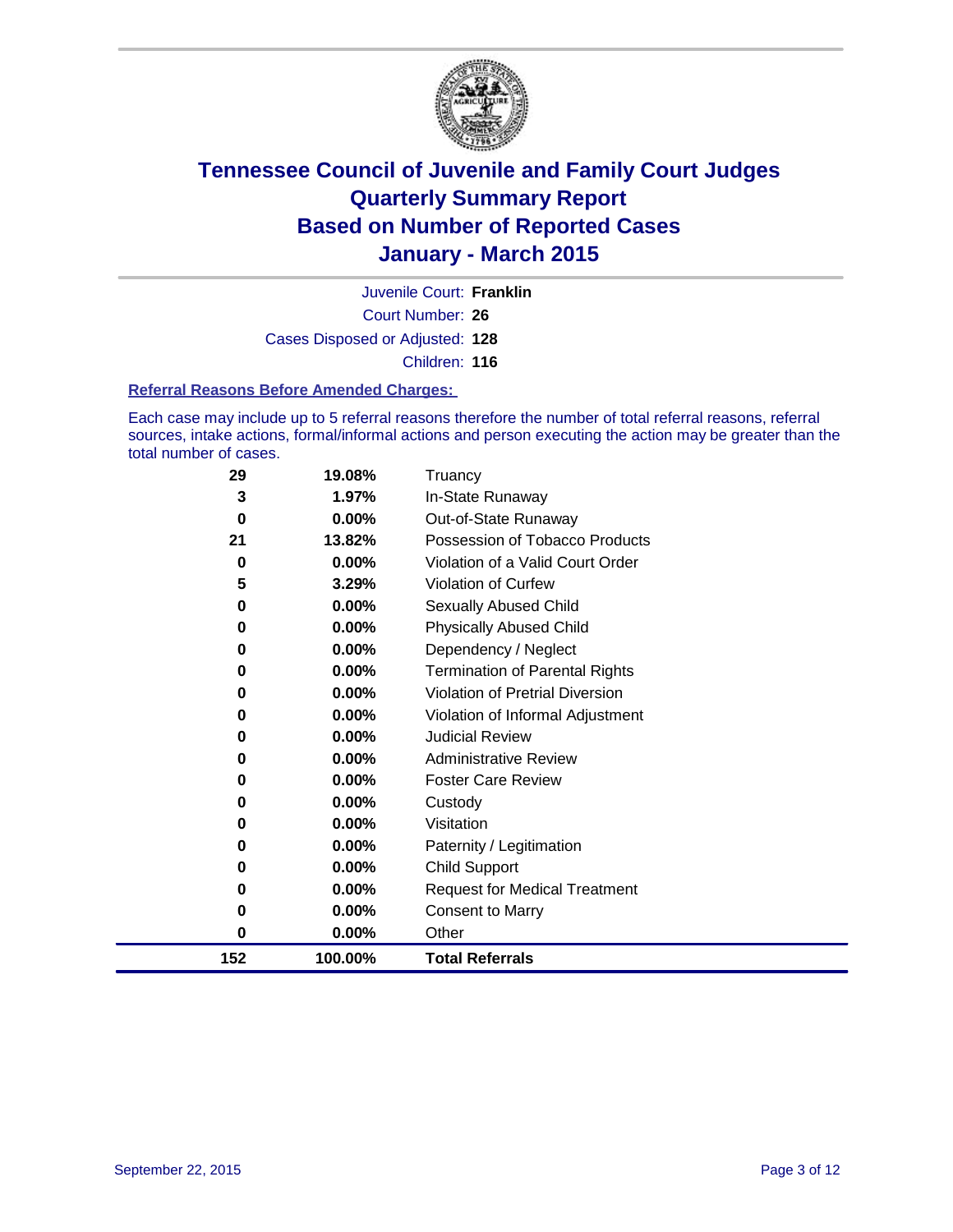

| Juvenile Court: Franklin   |                                 |                  |  |  |
|----------------------------|---------------------------------|------------------|--|--|
|                            | Court Number: 26                |                  |  |  |
|                            | Cases Disposed or Adjusted: 128 |                  |  |  |
|                            |                                 | Children: 116    |  |  |
| <b>Referral Sources: 1</b> |                                 |                  |  |  |
| 109                        | 71.71%                          | Law Enforcement  |  |  |
| 0                          | $0.00\%$                        | Parents          |  |  |
| 1                          | 0.66%                           | <b>Relatives</b> |  |  |
| 0                          | $0.00\%$                        | Self             |  |  |
| 31                         | 20.39%                          | School           |  |  |
| 0                          | $0.00\%$                        | CSA              |  |  |

| 152 | 100.00% | <b>Total Referral Sources</b>     |  |
|-----|---------|-----------------------------------|--|
| 0   | 0.00%   | Other                             |  |
| 0   | 0.00%   | Unknown                           |  |
| 0   | 0.00%   | Hospital                          |  |
| 0   | 0.00%   | Child & Parent                    |  |
| 2   | 1.32%   | Victim                            |  |
| 0   | 0.00%   | <b>Other Court</b>                |  |
| 0   | 0.00%   | Social Agency                     |  |
| 5   | 3.29%   | <b>Court Staff</b>                |  |
| 0   | 0.00%   | <b>District Attorney's Office</b> |  |
| 0   | 0.00%   | <b>Other State Department</b>     |  |
| 4   | 2.63%   | <b>DCS</b>                        |  |
| v   | v.vv /v | ◡◡┌                               |  |

### **Age of Child at Referral: 2**

| 116 | 100.00%  | <b>Total Child Count</b> |
|-----|----------|--------------------------|
| 0   | $0.00\%$ | Unknown                  |
| 0   | $0.00\%$ | Ages 19 and Over         |
| 34  | 29.31%   | Ages 17 through 18       |
| 40  | 34.48%   | Ages 15 through 16       |
| 23  | 19.83%   | Ages 13 through 14       |
| 13  | 11.21%   | Ages 11 through 12       |
| 6   | 5.17%    | Ages 10 and Under        |

<sup>1</sup> If different than number of Referral Reasons (152), verify accuracy of your court's data.

One child could be counted in multiple categories, verify accuracy of your court's data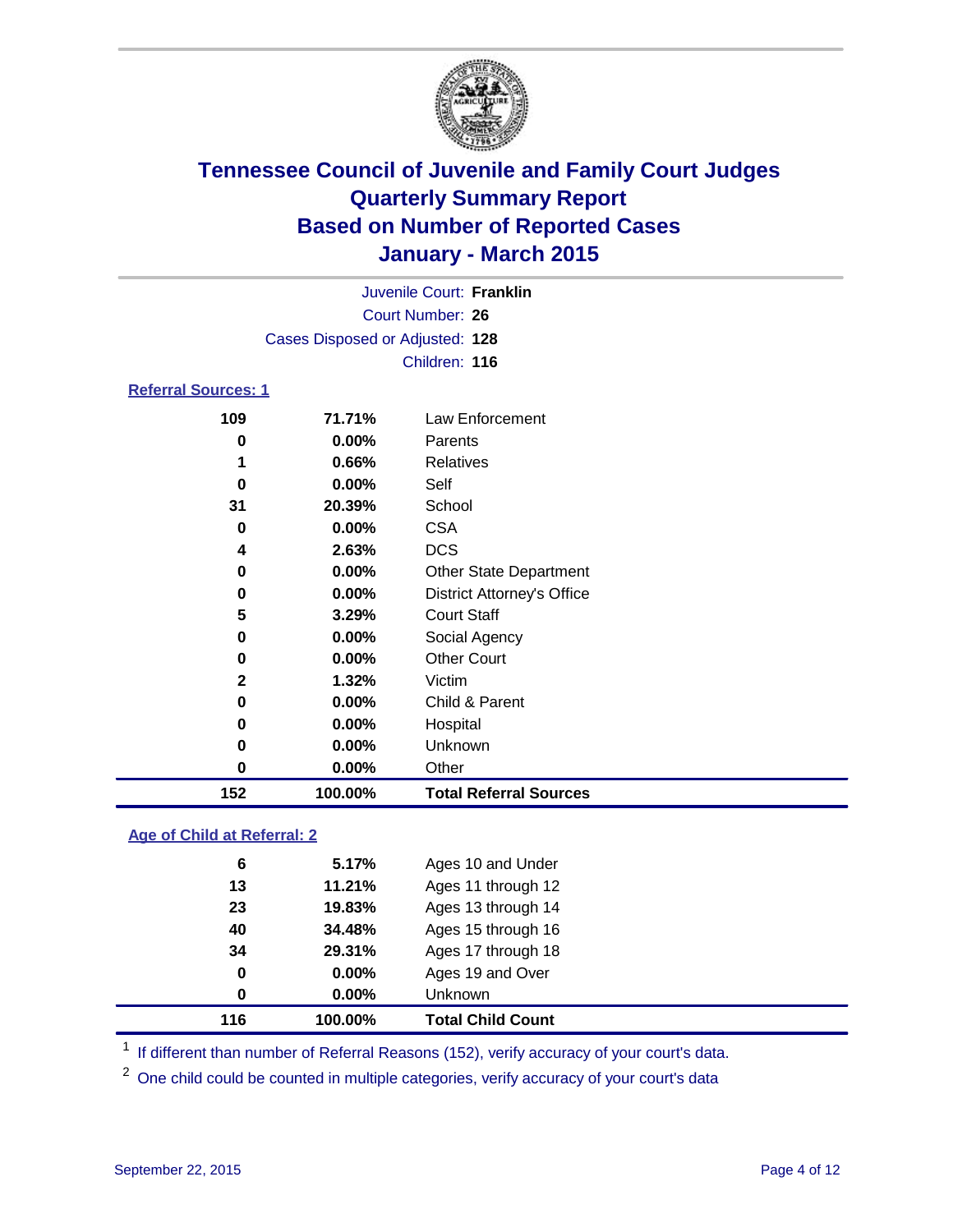

| Juvenile Court: Franklin                |                                 |                          |  |  |
|-----------------------------------------|---------------------------------|--------------------------|--|--|
|                                         | Court Number: 26                |                          |  |  |
|                                         | Cases Disposed or Adjusted: 128 |                          |  |  |
|                                         |                                 | Children: 116            |  |  |
| Sex of Child: 1                         |                                 |                          |  |  |
| 79                                      | 68.10%                          | Male                     |  |  |
| 37                                      | 31.90%                          | Female                   |  |  |
| $\bf{0}$                                | 0.00%                           | Unknown                  |  |  |
| 116                                     | 100.00%                         | <b>Total Child Count</b> |  |  |
| Race of Child: 1                        |                                 |                          |  |  |
| 105                                     | 90.52%                          | White                    |  |  |
| 3                                       | 2.59%                           | African American         |  |  |
| 0                                       | 0.00%                           | Native American          |  |  |
| 0                                       | 0.00%                           | Asian                    |  |  |
| 8                                       | 6.90%                           | Mixed                    |  |  |
| $\mathbf 0$                             | 0.00%                           | Unknown                  |  |  |
| 116                                     | 100.00%                         | <b>Total Child Count</b> |  |  |
| <b>Hispanic Origin: 1</b>               |                                 |                          |  |  |
| $\mathbf 0$                             | 0.00%                           | Yes                      |  |  |
| 116                                     | 100.00%                         | <b>No</b>                |  |  |
| $\mathbf 0$                             | 0.00%                           | Unknown                  |  |  |
| 116                                     | 100.00%                         | <b>Total Child Count</b> |  |  |
| <b>School Enrollment of Children: 1</b> |                                 |                          |  |  |
| 114                                     | 98.28%                          | Yes                      |  |  |
| $\overline{\mathbf{2}}$                 | 1.72%                           | No                       |  |  |
| $\bf{0}$                                | 0.00%                           | Unknown                  |  |  |
| 116                                     | 100.00%                         | <b>Total Child Count</b> |  |  |

One child could be counted in multiple categories, verify accuracy of your court's data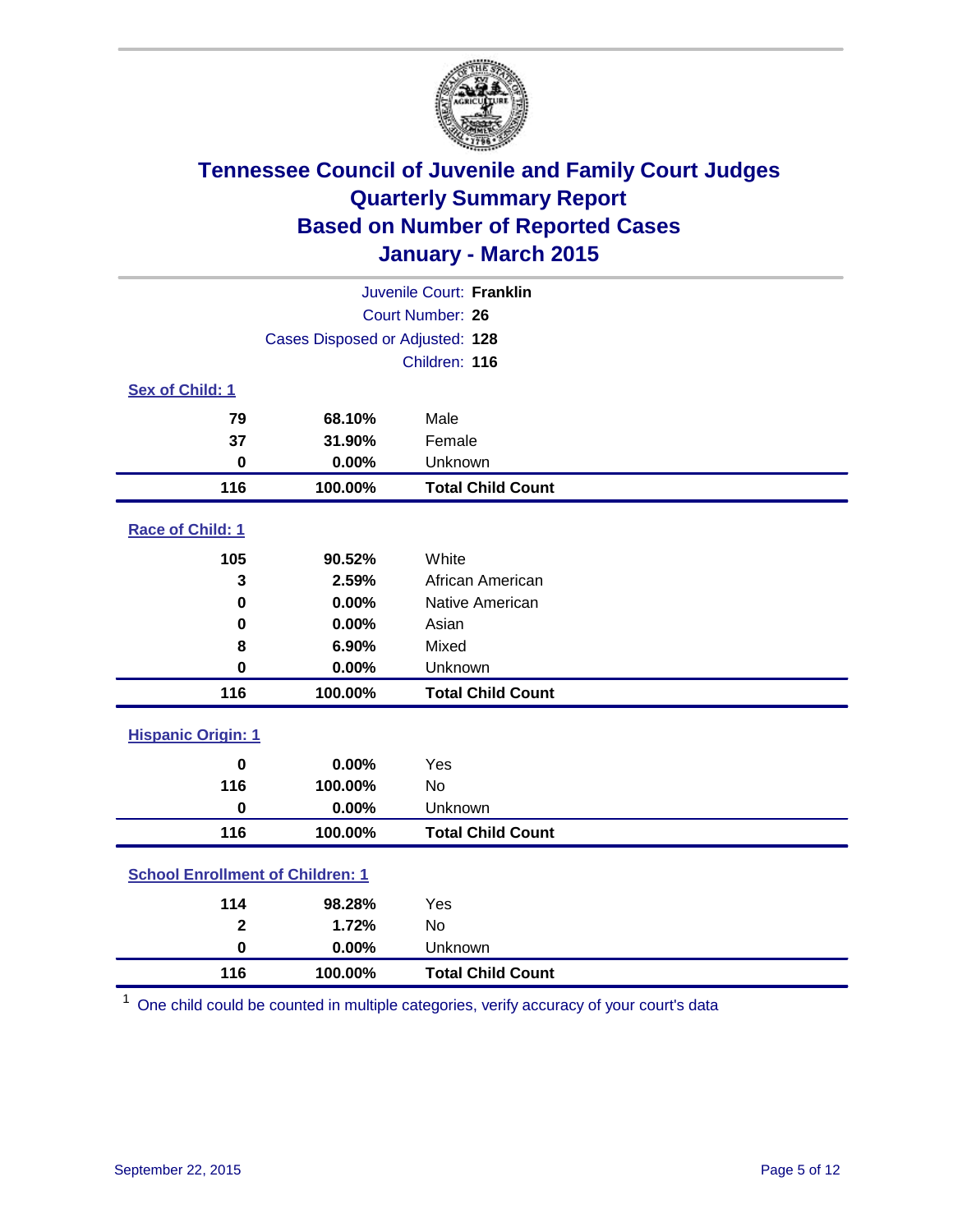

|                                                           |                                 | Juvenile Court: Franklin     |  |
|-----------------------------------------------------------|---------------------------------|------------------------------|--|
|                                                           |                                 | Court Number: 26             |  |
|                                                           | Cases Disposed or Adjusted: 128 |                              |  |
|                                                           |                                 | Children: 116                |  |
| <b>Living Arrangement of Child at Time of Referral: 1</b> |                                 |                              |  |
| 33                                                        | 28.45%                          | With Both Biological Parents |  |
| 5                                                         | 4.31%                           | With Father and Stepmother   |  |
| 10                                                        | 8.62%                           | With Mother and Stepfather   |  |
| 46                                                        | 39.66%                          | <b>With Mother</b>           |  |
| 10                                                        | 8.62%                           | With Father                  |  |
| 11                                                        | 9.48%                           | <b>With Relatives</b>        |  |
| 0                                                         | $0.00\%$                        | With Adoptive Parents        |  |
| 1                                                         | 0.86%                           | With Foster Family           |  |
| 0                                                         | $0.00\%$                        | In a Group Home              |  |
| 0                                                         | $0.00\%$                        | In a Residential Center      |  |

| 116 | 100.00%  | <b>Total Child Count</b> |  |
|-----|----------|--------------------------|--|
| 0   | $0.00\%$ | Other                    |  |
| 0   | $0.00\%$ | Unknown                  |  |
| 0   | $0.00\%$ | Independent              |  |
| 0   | $0.00\%$ | In an Institution        |  |

### **Type of Detention: 2**

| 128 | 100.00%  | <b>Total Detention Count</b> |
|-----|----------|------------------------------|
| 0   | $0.00\%$ | Other                        |
| 127 | 99.22%   | Does Not Apply               |
| 0   | $0.00\%$ | Unknown                      |
| 0   | $0.00\%$ | <b>Psychiatric Hospital</b>  |
| 0   | $0.00\%$ | Jail - No Separation         |
| 0   | $0.00\%$ | Jail - Partial Separation    |
| 0   | $0.00\%$ | Jail - Complete Separation   |
| 1   | 0.78%    | Juvenile Detention Facility  |
| 0   | $0.00\%$ | Non-Secure Placement         |

<sup>1</sup> One child could be counted in multiple categories, verify accuracy of your court's data

If different than number of Cases (128) verify accuracy of your court's data.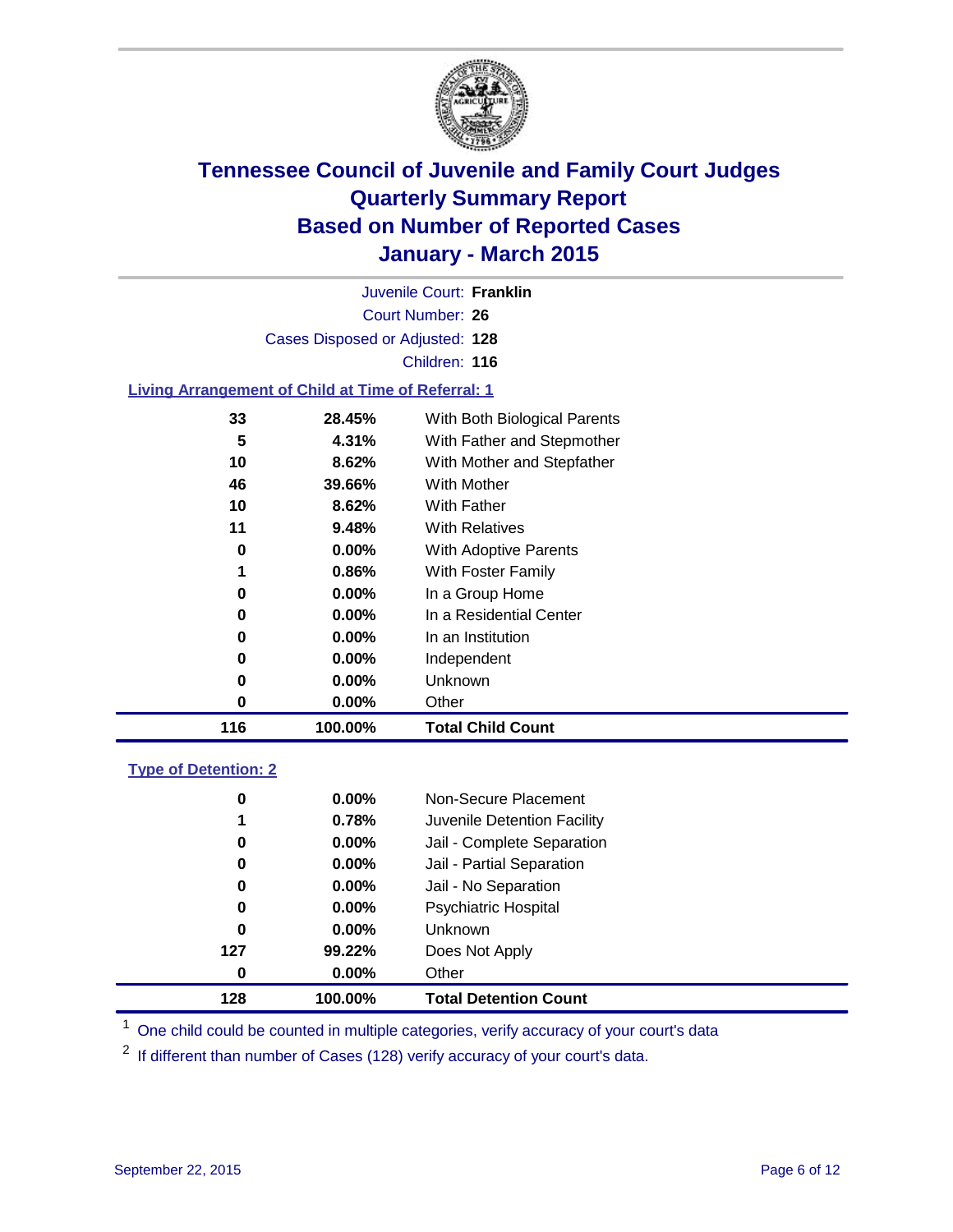

|                                                    | Juvenile Court: Franklin        |                                      |  |  |  |
|----------------------------------------------------|---------------------------------|--------------------------------------|--|--|--|
|                                                    | Court Number: 26                |                                      |  |  |  |
|                                                    | Cases Disposed or Adjusted: 128 |                                      |  |  |  |
|                                                    | Children: 116                   |                                      |  |  |  |
| <b>Placement After Secure Detention Hearing: 1</b> |                                 |                                      |  |  |  |
| 0                                                  | 0.00%                           | Returned to Prior Living Arrangement |  |  |  |
| $\bf{0}$                                           | 0.00%                           | Juvenile Detention Facility          |  |  |  |
| 0                                                  | 0.00%                           | Jail                                 |  |  |  |
| 0                                                  | 0.00%                           | Shelter / Group Home                 |  |  |  |
| 0                                                  | 0.00%                           | <b>Foster Family Home</b>            |  |  |  |
| 0                                                  | 0.00%                           | <b>Psychiatric Hospital</b>          |  |  |  |
| 0                                                  | 0.00%                           | Unknown                              |  |  |  |
| 127                                                | 99.22%                          | Does Not Apply                       |  |  |  |
| 1                                                  | 0.78%                           | Other                                |  |  |  |
| 128                                                | 100.00%                         | <b>Total Placement Count</b>         |  |  |  |
| <b>Intake Actions: 2</b>                           |                                 |                                      |  |  |  |
|                                                    |                                 |                                      |  |  |  |
| 121                                                | 79.61%                          | <b>Petition Filed</b>                |  |  |  |
| 0                                                  | 0.00%                           | <b>Motion Filed</b>                  |  |  |  |
| 31                                                 | 20.39%                          | <b>Citation Processed</b>            |  |  |  |
| 0                                                  | 0.00%                           | Notification of Paternity Processed  |  |  |  |
| $\bf{0}$                                           | 0.00%                           | Scheduling of Judicial Review        |  |  |  |
| 0                                                  | 0.00%                           | Scheduling of Administrative Review  |  |  |  |
| 0                                                  | 0.00%                           | Scheduling of Foster Care Review     |  |  |  |
| 0                                                  | 0.00%                           | Unknown                              |  |  |  |
| 0                                                  | 0.00%                           | Does Not Apply                       |  |  |  |
| $\bf{0}$                                           | 0.00%                           | Other                                |  |  |  |
| 152                                                | 100.00%                         | <b>Total Intake Count</b>            |  |  |  |

<sup>1</sup> If different than number of Cases (128) verify accuracy of your court's data.

If different than number of Referral Reasons (152), verify accuracy of your court's data.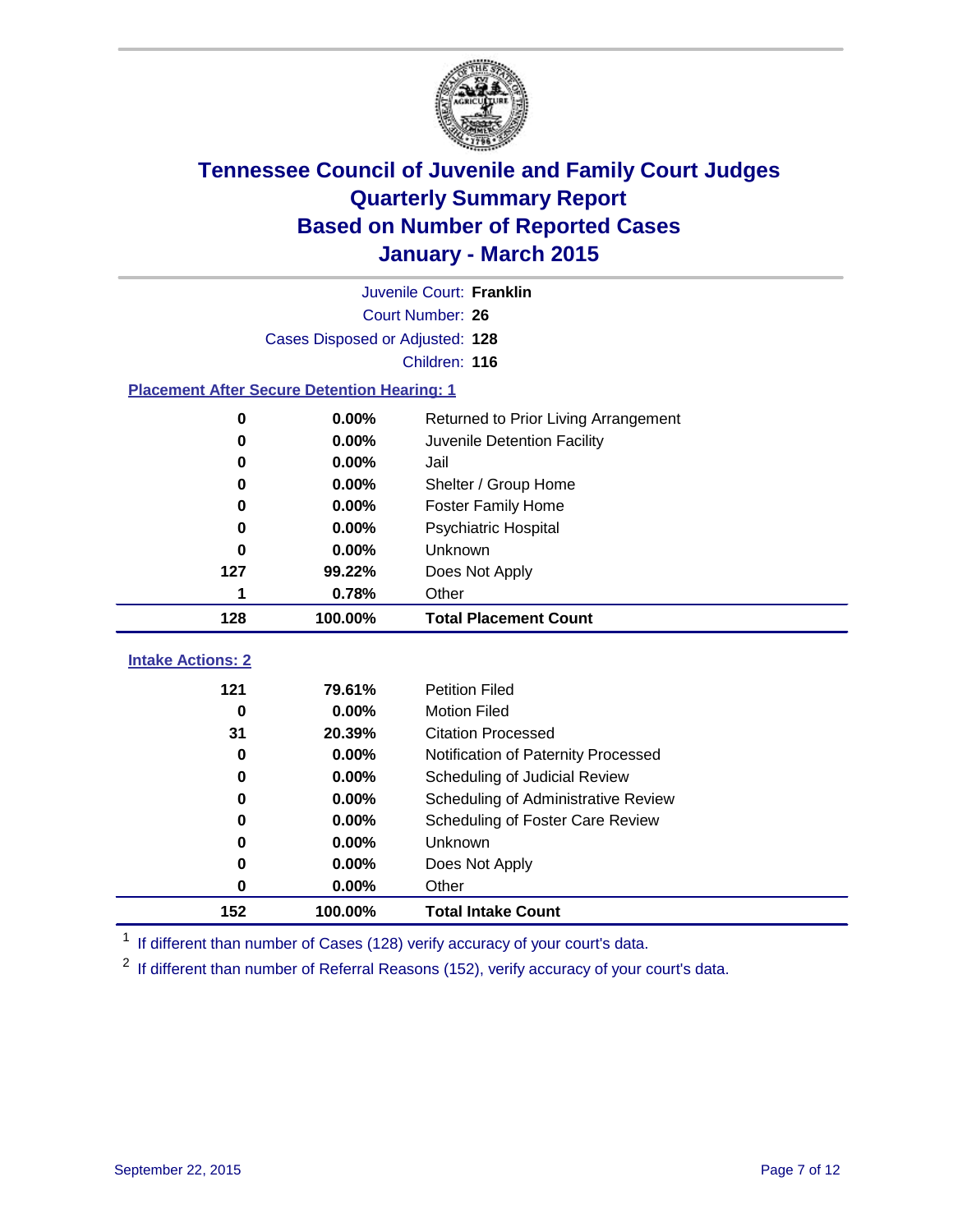

Court Number: **26** Juvenile Court: **Franklin** Cases Disposed or Adjusted: **128** Children: **116**

### **Last Grade Completed by Child: 1**

| 116                     | 100.00%        | <b>Total Child Count</b>  |
|-------------------------|----------------|---------------------------|
| $\pmb{0}$               | 0.00%          | Other                     |
| 0                       | 0.00%          | Unknown                   |
| 0                       | 0.00%          | Never Attended School     |
| 1                       | 0.86%          | Graduated                 |
| 0                       | 0.00%          | <b>GED</b>                |
| $\pmb{0}$               | 0.00%          | Non-Graded Special Ed     |
| $\pmb{0}$               | 0.00%          | 12th Grade                |
| 13                      | 11.21%         | 11th Grade                |
| 33                      | 28.45%         | 10th Grade                |
| $\pmb{0}$               | 0.00%          | 9th Grade                 |
| 20                      | 17.24%         | 9th Grade                 |
| $\pmb{0}$               | 0.00%          | 8th Grade                 |
| 12                      | 10.34%         | 8th Grade                 |
| $\pmb{0}$               | 0.00%          | 7th Grade                 |
| 17                      | 14.66%         | 7th Grade                 |
| $\pmb{0}$               | 0.00%          | 6th Grade                 |
| 6                       | 5.17%          | 6th Grade                 |
| 0                       | 0.00%          | 5th Grade                 |
| $\overline{\mathbf{r}}$ | 6.03%          | 5th Grade                 |
| $\bf{0}$                | 0.00%          | 4th Grade                 |
| 1                       | 0.86%          | 4th Grade                 |
| $\pmb{0}$               | 0.00%          | 3rd Grade                 |
| $\mathbf 2$             | 1.72%          | 3rd Grade                 |
| 0                       | 0.00%          | 2nd Grade                 |
| 1                       | 0.86%          | 2nd Grade                 |
| 0                       | 0.00%          | 1st Grade                 |
| 1                       | 0.86%<br>0.86% | Kindergarten<br>1st Grade |
| 1                       |                |                           |
| $\bf{0}$                | 0.00%          | Preschool                 |
| 1                       | 0.86%          | Too Young for School      |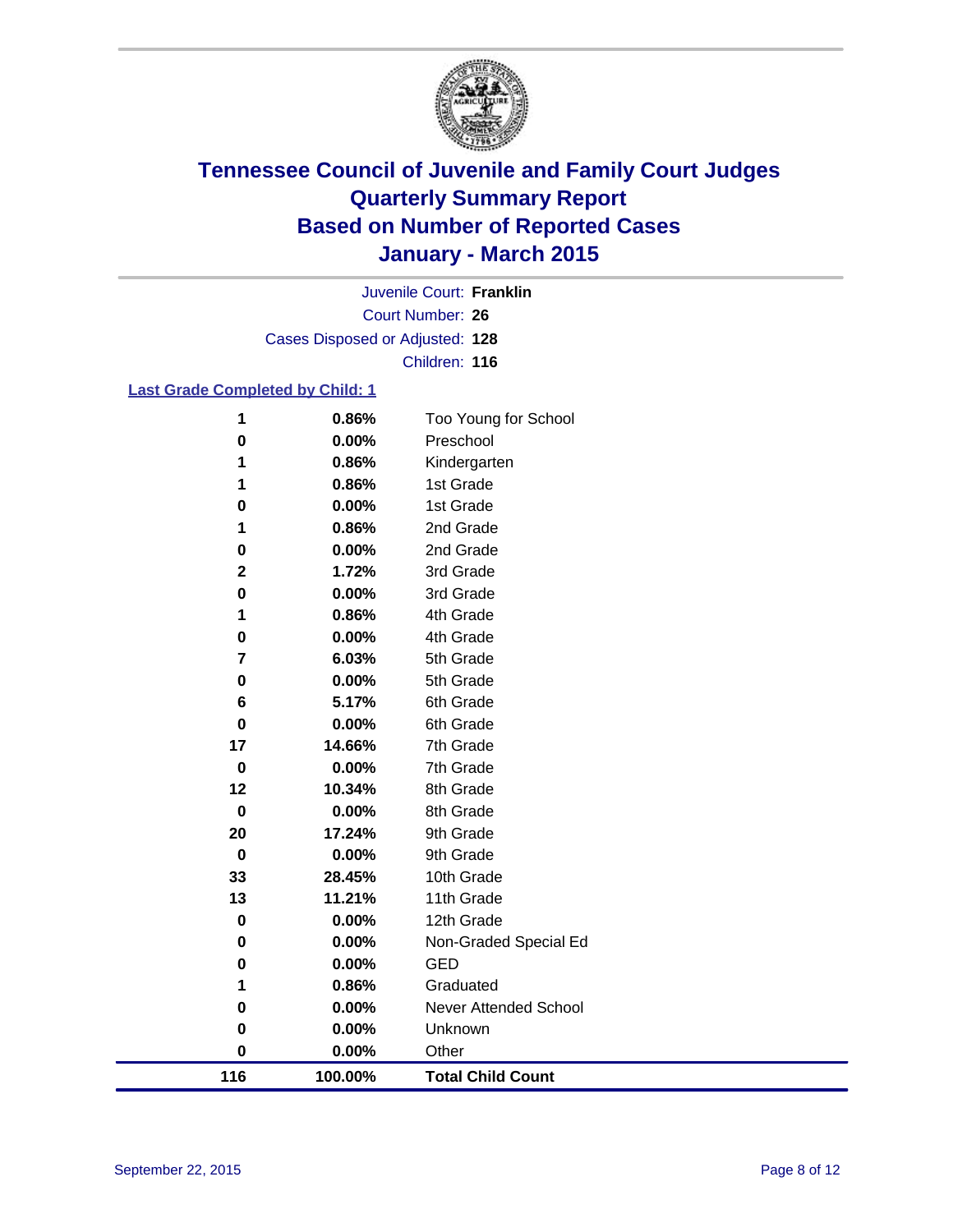

| Juvenile Court: Franklin                |          |                                                                                         |  |  |
|-----------------------------------------|----------|-----------------------------------------------------------------------------------------|--|--|
|                                         |          | Court Number: 26                                                                        |  |  |
| Cases Disposed or Adjusted: 128         |          |                                                                                         |  |  |
| Children: 116                           |          |                                                                                         |  |  |
| <b>Enrolled in Special Education: 1</b> |          |                                                                                         |  |  |
| 14                                      | 12.07%   | Yes                                                                                     |  |  |
| 102                                     | 87.93%   | No                                                                                      |  |  |
| 0                                       | $0.00\%$ | Unknown                                                                                 |  |  |
| 116                                     | 100.00%  | <b>Total Child Count</b>                                                                |  |  |
|                                         |          | One objet could be counted in multiple optogenies, verify accuracy of your courtle data |  |  |

<sup>1</sup> One child could be counted in multiple categories, verify accuracy of your court's data

| 152                          | 100.00% | <b>Total Action Count</b> |
|------------------------------|---------|---------------------------|
| 0                            | 0.00%   | <b>Unknown</b>            |
| 0                            | 0.00%   | Other                     |
| 29                           | 19.08%  | YSO                       |
| 0                            | 0.00%   | Magistrate                |
| 123                          | 80.92%  | Judge                     |
| <b>Action Executed By: 1</b> |         |                           |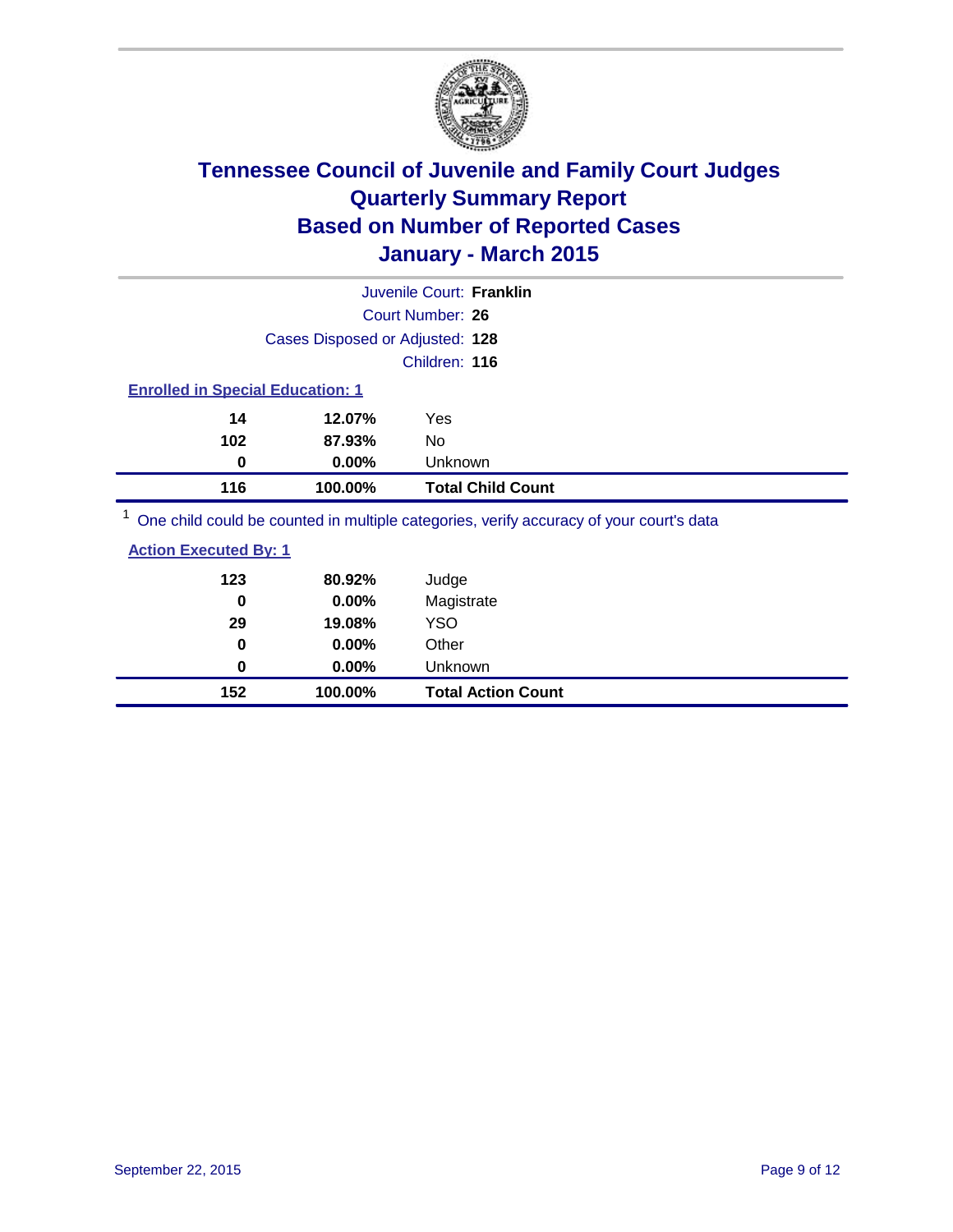

Court Number: **26** Juvenile Court: **Franklin** Cases Disposed or Adjusted: **128** Children: **116**

#### **Formal / Informal Actions: 1**

| 25  | 16.45%   | Dismissed                                        |
|-----|----------|--------------------------------------------------|
| 0   | $0.00\%$ | Retired / Nolle Prosequi                         |
| 41  | 26.97%   | <b>Complaint Substantiated Delinquent</b>        |
| 22  | 14.47%   | <b>Complaint Substantiated Status Offender</b>   |
| 0   | $0.00\%$ | <b>Complaint Substantiated Dependent/Neglect</b> |
| 0   | $0.00\%$ | <b>Complaint Substantiated Abused</b>            |
| 0   | $0.00\%$ | <b>Complaint Substantiated Mentally III</b>      |
| 33  | 21.71%   | Informal Adjustment                              |
| 9   | 5.92%    | <b>Pretrial Diversion</b>                        |
| 0   | $0.00\%$ | <b>Transfer to Adult Court Hearing</b>           |
| 0   | $0.00\%$ | Charges Cleared by Transfer to Adult Court       |
| 0   | $0.00\%$ | Special Proceeding                               |
| 5   | 3.29%    | <b>Review Concluded</b>                          |
| 17  | 11.18%   | Case Held Open                                   |
| 0   | $0.00\%$ | Other                                            |
| 0   | $0.00\%$ | Unknown                                          |
| 152 | 100.00%  | <b>Total Action Count</b>                        |

<sup>1</sup> If different than number of Referral Reasons (152), verify accuracy of your court's data.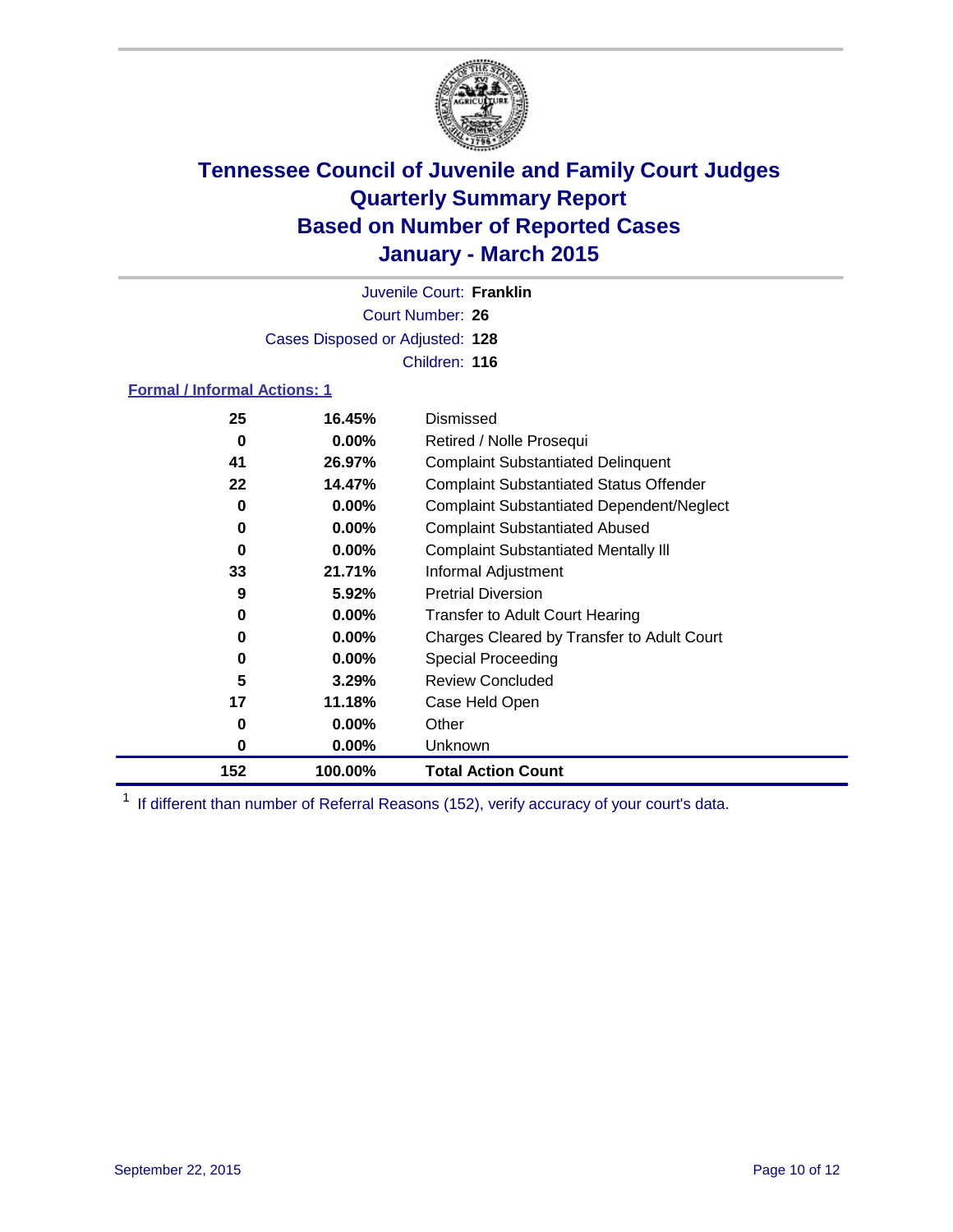

|                       |                                 | Juvenile Court: Franklin                              |
|-----------------------|---------------------------------|-------------------------------------------------------|
|                       |                                 | Court Number: 26                                      |
|                       | Cases Disposed or Adjusted: 128 |                                                       |
|                       |                                 | Children: 116                                         |
| <b>Case Outcomes:</b> |                                 | There can be multiple outcomes for one child or case. |
| 11                    | 4.91%                           | <b>Case Dismissed</b>                                 |
| 0                     | 0.00%                           | Case Retired or Nolle Prosequi                        |
| 22                    | 9.82%                           | Warned / Counseled                                    |
| 13                    | 5.80%                           | Held Open For Review                                  |
| 17                    | 7.59%                           | Supervision / Probation to Juvenile Court             |
| 0                     | 0.00%                           | <b>Probation to Parents</b>                           |
| 0                     | 0.00%                           | Referral to Another Entity for Supervision / Service  |
| 4                     | 1.79%                           | Referred for Mental Health Counseling                 |
| 2                     | 0.89%                           | Referred for Alcohol and Drug Counseling              |
| 0                     | 0.00%                           | Referred to Alternative School                        |
| 0                     | 0.00%                           | Referred to Private Child Agency                      |
| 0                     | 0.00%                           | Referred to Defensive Driving School                  |
| 0                     | 0.00%                           | Referred to Alcohol Safety School                     |
| 12                    | 5.36%                           | Referred to Juvenile Court Education-Based Program    |
| 0                     | 0.00%                           | Driver's License Held Informally                      |
| 0                     | 0.00%                           | <b>Voluntary Placement with DMHMR</b>                 |
| 1                     | 0.45%                           | <b>Private Mental Health Placement</b>                |
| 0                     | 0.00%                           | <b>Private MR Placement</b>                           |
| 0                     | 0.00%                           | Placement with City/County Agency/Facility            |
| 0                     | 0.00%                           | Placement with Relative / Other Individual            |
| 2                     | 0.89%                           | Fine                                                  |
| 54                    | 24.11%                          | <b>Public Service</b>                                 |
| $\mathbf{2}$          | 0.89%                           | Restitution                                           |
| 0                     | 0.00%                           | <b>Runaway Returned</b>                               |
| 8                     | 3.57%                           | No Contact Order                                      |
| 0                     | 0.00%                           | Injunction Other than No Contact Order                |
| 0                     | $0.00\%$                        | <b>House Arrest</b>                                   |
| 0                     | 0.00%                           | <b>Court Defined Curfew</b>                           |
| 0                     | 0.00%                           | Dismissed from Informal Adjustment                    |
| 7                     | 3.13%                           | <b>Dismissed from Pretrial Diversion</b>              |
| 3                     | 1.34%                           | Released from Probation                               |
| 0                     | 0.00%                           | <b>Transferred to Adult Court</b>                     |
| 0                     | $0.00\%$                        | <b>DMHMR Involuntary Commitment</b>                   |
| 0                     | $0.00\%$                        | <b>DCS Commitment - Determinate</b>                   |